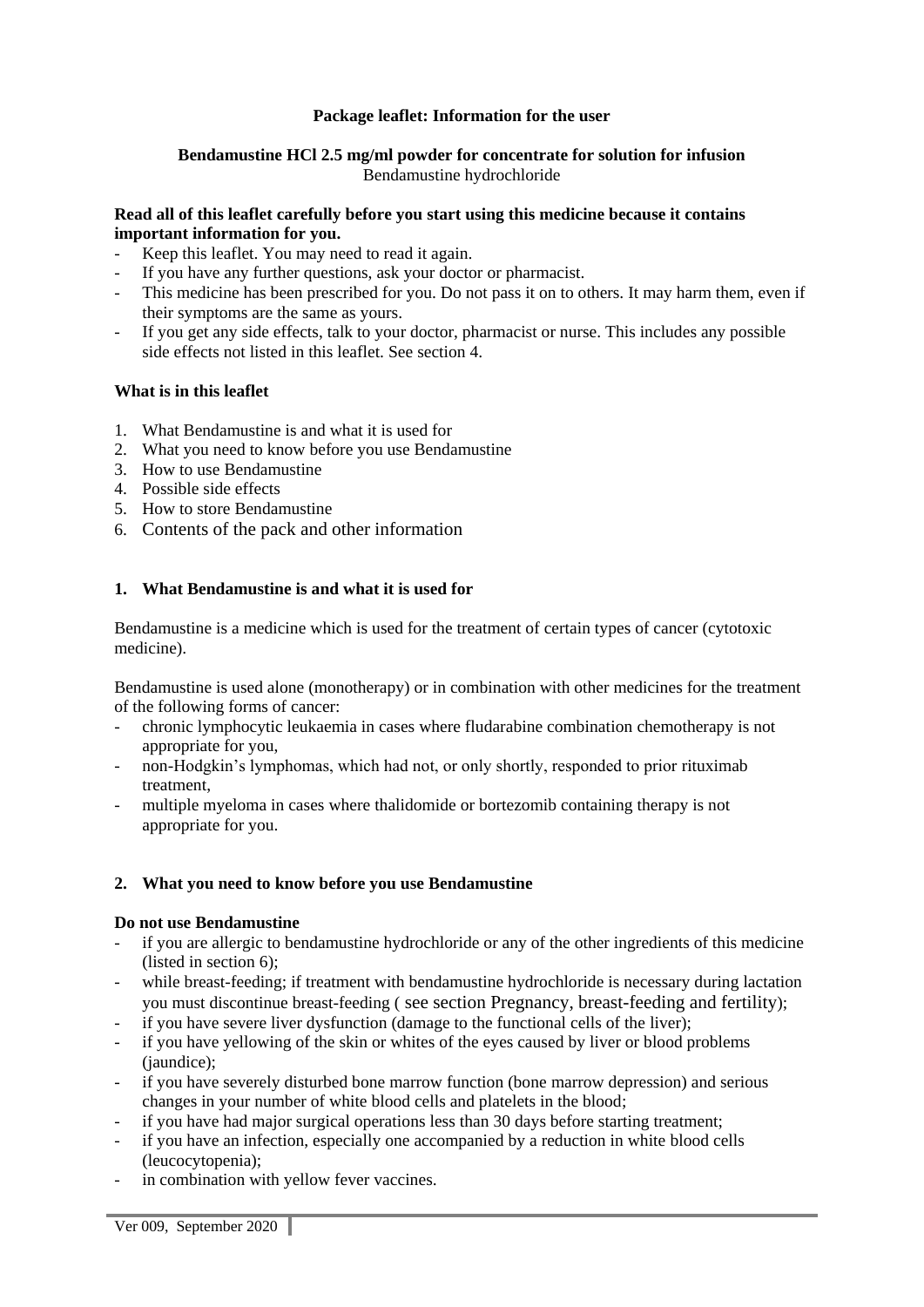# **Warnings and precautions**

Talk to your doctor, pharmacist or nurse before using Bendamustine

- in case of reduced capability of the bone marrow to replace blood cells. You should have your number of white blood cells and platelets in the blood checked before starting treatment with Bendamustine, before each subsequent course of treatment and in the intervals between courses of treatment.
- in case of infections. You should contact your doctor if you have signs of infection, including fever or lung symptoms.
- in case of reactions on your skin during treatment with Bendamustine. The skin reactions may increase in severity.
- in case of painful red or purplish rash that spreads and blisters and/or other lesions begin to appear in the mucous membrane (e.g. mouth and lips), in particular if you had before light sensitivity, infections of the respiratory system (e.g. bronchitis) and/or fever.
- in cases of existing heart disease (e.g. heart attack, chest pain, severely disturbed heart rhythms).
- in case you notice any pain in your side, blood in your urine or reduced amount of urine. When your disease is very severe, your body may not be able to clear all the waste products from the dying cancer cells. This is called tumour lysis syndrome and can cause kidney failure and heart problems within 48 hours of the first dose of Bendamustine. Your doctor may ensure you are adequately hydrated and give you other medicines to help prevent it.
- in case of severe allergic or hypersensitivity reactions. You should pay attention to infusion reactions after your first cycle of therapy.

Men receiving treatment with bendamustine are advised not to father a child during treatment and for up to 6 months afterwards. Before starting treatment, you should seek advice on storing sperm because of the possibility of permanent infertility (see section Pregnancy, breast-feeding and fertility).

#### **Children and adolescents**

There is no experience in children and adolescents with bendamustine hydrochloride.

#### **Other medicines and Bendamustine**

Tell your doctor or pharmacist if you are taking have recently taken or might take any other medicines.

If bendamustine hydrochloride is used in combination with medicines which inhibit the formation of blood in the bone marrow, the effect on the bone marrow may be intensified.

If bendamustine hydrochloride is used in combination with medicines which alter you immune response, this effect may be intensified.

Cytostatic medicines may diminish the effectiveness of live-virus vaccination.

Additionally cytostatic medicines increase the risk of an infection after vaccination with live vaccines (e.g. viral vaccination).

#### **Pregnancy, breast-feeding and fertility**

If you are pregnant or breast-feeding, think you may be pregnant or are planning to have a baby, ask your doctor or pharmacist for advice before using this medicine.

#### Pregnancy

Bendamustine hydrochloride can cause genetic damage and has caused malformations in animal studies. You should not use Bendamustine during pregnancy unless certainly indicated by your doctor. In case of treatment you should use medical consultation about the risk of potential adverse effects of your therapy for the unborn child and genetic consultation is recommended.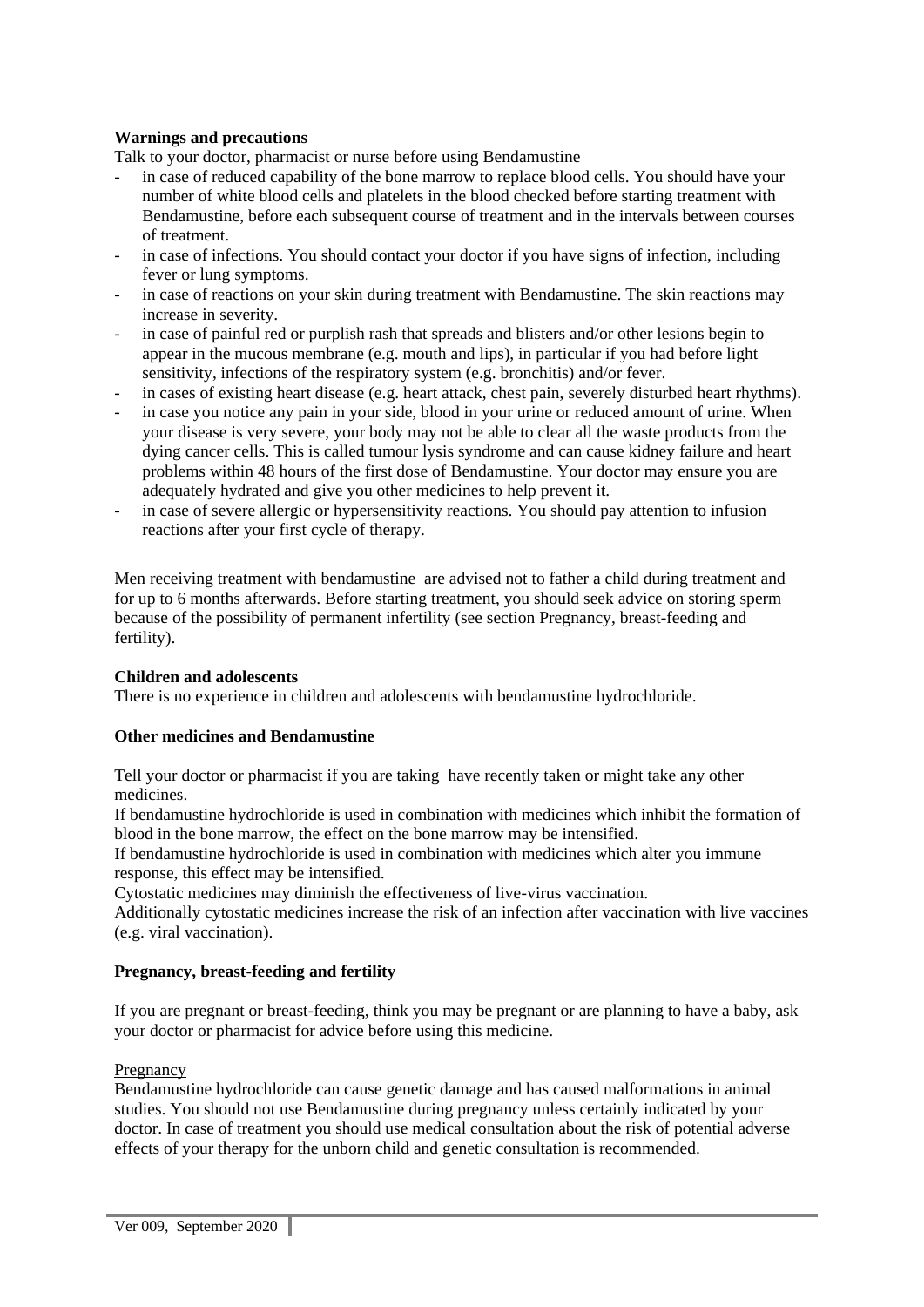If pregnancy occurs during your treatment with Bendamustine you must immediately inform your doctor and should use genetic consultation.

# *Pregnancy precautions for men and women*

#### *Men:*

Men subject to treatment with Bendamustine should avoid fathering a child during treatment with Bendamustine and for up to 6 months after treatment has stopped.

#### *Women:*

If you are a women of child-bearing potential you must use effective contraceptive measures both before and during treatment.

#### Breast-feeding

Bendamustine must not be administered during breast-feeding. If treatment with Bendamustine is necessary during lactation you must discontinue breast-feeding.

#### Fertility

#### *Men:*

There is a risk that the treatment with Bendamustine will lead to infertility in men. Male patients who wish to have children after the end of the treatment should seek advice on conservation of sperm before treatment starts.

#### *Women:*

Female patients who wish to have children after the end of the treatment should talk to their doctor for advice.

#### **Driving and using machines**

Bendamustine hydrochloride has major influence on the ability to drive and use machines. Do not drive or operate machines if you experience side effects, such as dizziness or lack of coordination.

#### **3. How to use Bendamustine**

Always use this medicine exactly as your doctor or pharmacist has told you. Check with your doctor or pharmacist if you are not sure.

Bendamustine is administered into a vein over 30-60 minutes in various dosages, either alone (monotherapy) or in combination with other medicines.

Treatment should not be started if your white blood cells (leukocytes) and/or your blood platelets have fallen to counts below determined levels.

Your doctor will determine these values at regular intervals.

#### **Chronic lymphocytic leukaemia**

| Bendamustine 100 mg per square metre of your body surface area (based on your | on Days |
|-------------------------------------------------------------------------------|---------|
| height and weight)                                                            | $1 + 2$ |
| Repeat the cycle after 4 weeks upto 6 times                                   |         |

**Non-Hodgkin's lymphomas**

| Bendamustine 120 mg per square metre of your body surface area (based on your | on Days |
|-------------------------------------------------------------------------------|---------|
| height and weight)                                                            | $1 + 2$ |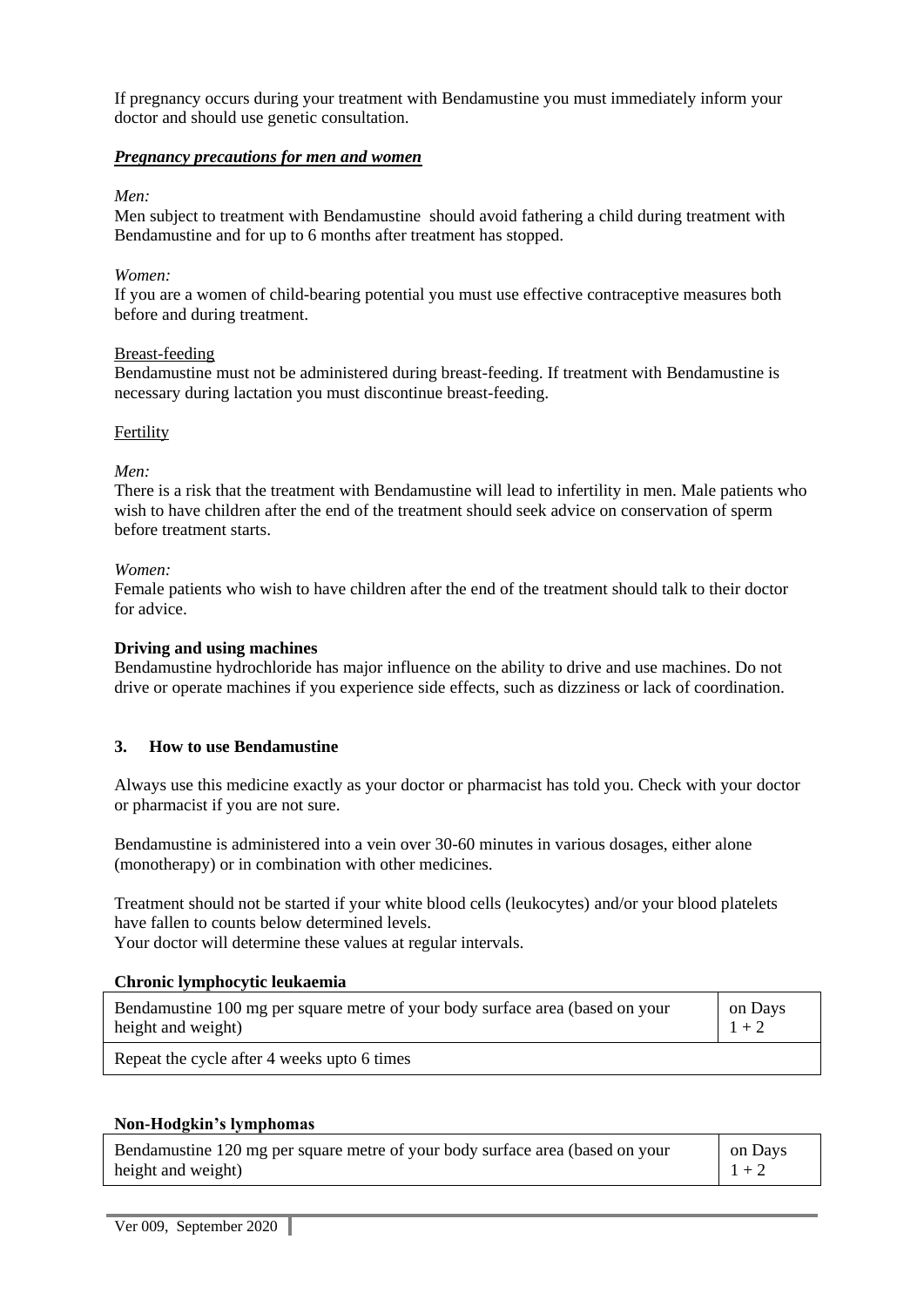Repeat the cycle after 3 weeks at least 6 times

## **Multiple myeloma**

| Bendamustine $120 - 150$ mg per square metre of your body surface area (based on   | on Days |
|------------------------------------------------------------------------------------|---------|
| your height and weight)                                                            | $1 + 2$ |
| Prednisone 60 mg per square metre of your body surface area (based on your height) | on Days |
| and weight) intravenous injection or orally                                        | $1 - 4$ |
| Repeat the cycle after 4 weeks at least 3 times                                    |         |

Treatment should be terminated if white blood cell (leukocyte) and/or platelet values dropped to determined levels. Treatment can be continued after white blood cell and platelet values have increased.

# Impaired liver or kidney function

Dependent on the degree of impairment of your liver function it may be necessary to adjust your dose (by 30% in case of moderate liver dysfunction). No dose adjustment is necessary in case of impairment of kidney function. Your attending doctor will decide whether a dosage adjustment is necessary.

# How it is administered

Treatment with Bendamustine should be undertaken only by doctors experienced in tumour therapy. Your doctor will give you the exact dose of Bendamustine and use the necessary precautions. Your attending doctor will administer the solution for infusion after preparation as prescribed. The solution is administered into a vein as a short-term infusion over 30 - 60 minutes.

#### Duration of use

There is no time limit laid down as a general rule for treatment with Bendamustine. Duration of treatment depends on disease and response to treatment.

If you are at all worried or have any questions regarding treatment with Bendamustine, please speak to your doctor or nurse.

#### If you forget to use Bendamustine

If a dose of Bendamustine has been forgotten, your doctor will usually retain the normal dosage schedule.

#### If you stop using Bendamustine

The doctor treating you will decide whether to interrupt the treatment or to change over to a different preparation.

If you have any further questions on the use of this medicine, ask your doctor or pharmacist.

# **4. Possible side effects**

Like all medicines, this medicine can cause side effects, although not everybodywill experience these effects.

Tissue decay (necrosis) has been observed very rarely following leakage of Bendamustine into the tissue outside blood vessels (extravascular). A burning sensation where the infusion needle is inserted may be a sign of leakage outside the blood vessels. The consequence can be pain and poorly healing skin defects.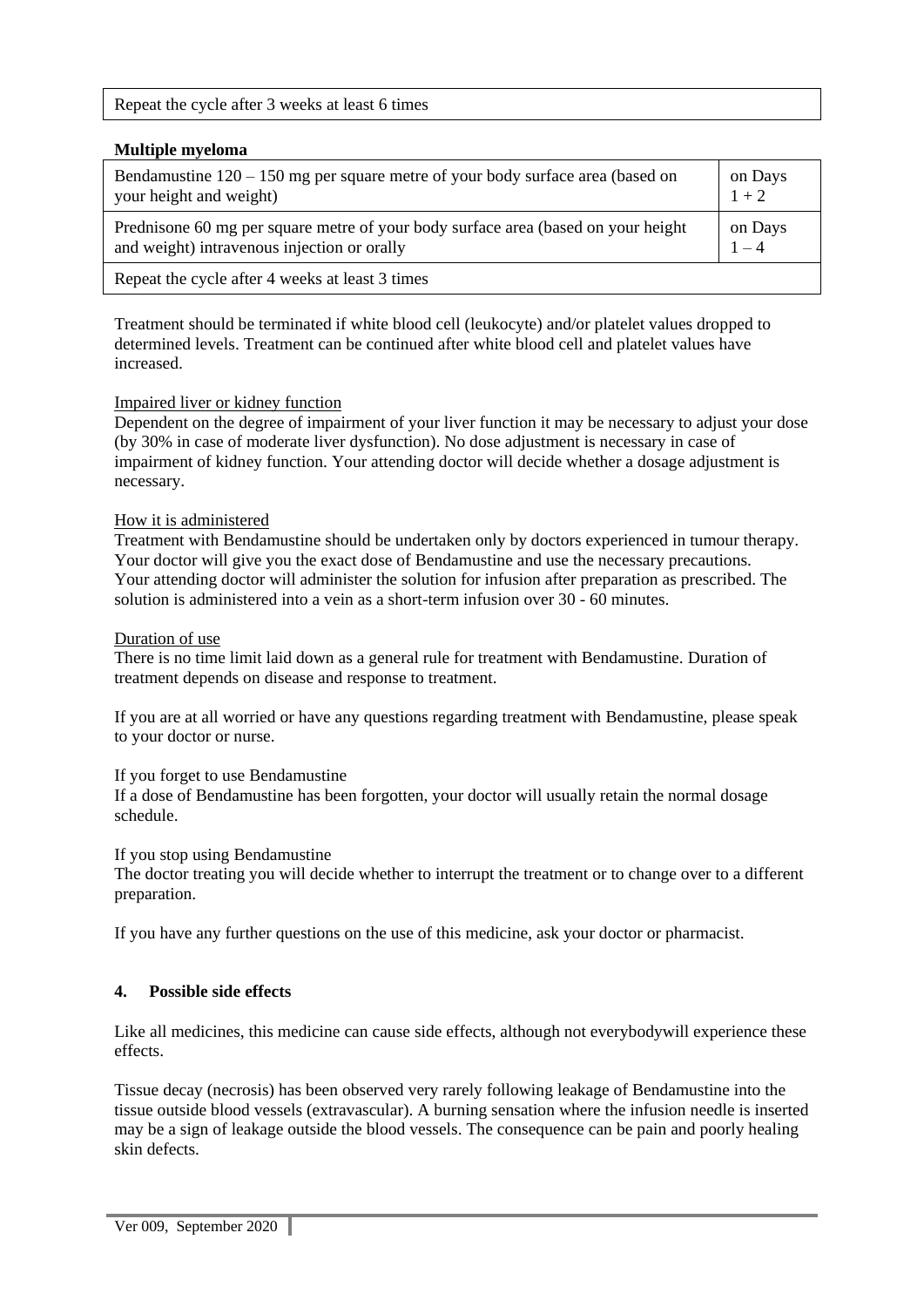The dose-limiting side-effect of Bendamustine is impaired bone-marrow function, which usually returns to normal after treatment. Suppressed bone marrow function may lead to low counts of blood cells, which in turn may lead to an increased risk of infection, anemia or a heightened risk of bleeding.

Contact your doctor or seek medical attention immediately if you notice any of the following side effects (frequency not known):

Serious skin rashes including Stevens-Johnson syndrome and toxic epidermal necrolysis. These can appear as reddish target-like macules or circular patches often with central blisters on the trunk, skin peeling, ulcers of mouth, throat, nose, genitals and eyes and can be preceded by fever and flu-like symptoms.

Widespread rash, high body temperature, enlarged lymph nodes and other body organs involvement (Drug Reaction with Eosinophilia and Systemic Symptoms which is also known as DRESS or drug hypersensitivity syndrome).

Other side effects:*Very common (may affect more than 1 in 10 people)*

- Low counts of white blood cells (disease fighting cells in your blood)
- Decrease in the red pigment of the blood (haemoglobin: a protein in red blood cells that carries oxygen throughout the body)
- Low counts of platelets (colorless blood cells that help blood clot)
- **Infections**
- Feeling sick (nausea)
- Vomiting
- Mucosal inflammation
- Increased blood level of creatinine (a chemical waste product that is produced by your muscle)
- Increased blood level of urea (a chemical waste product)
- Fever
- Fatigue
- **Headache**

*Common (may affect up to 1 in 10 people):*

- Bleeding (haemorrhage)
- Disturbed metabolism caused by dying cancer cells releasing their contents into the blood stream.
- Reduction in red blood cells which can make the skin pale and cause weakness or breathlessness (anaemia)
- Low counts of neutrophils (a common type of white blood cell important to fighting off infections)
- Hypersensitivity reactions such as allergic inflammation of the skin (dermatitis), nettle rash (urticaria)
- A rise in liver enzymes AST/ALT (which may indicate inflammation or damage to cells in the liver)
- A rise in the enzyme alkaline phosphatase (an enzyme made mostly in the liver and bones)
- A rise in bile pigment (a substance made during the normal breakdown of red blood cells)
- Low potassium blood levels (a nutrient that is necessary for the function of nerve and muscle cells, including those in your heart)
- Disturbed function (dysfunction) of the heart such as feeling your heartbeat (palpitations) or chest pain (angina pectoris)
- Disturbed heart rhythms (arrhythmia)
- Low or high blood pressure (hypotension or hypertension)
- Disturbed lung function
- Diarrhoea
- **Constipation**
- Sore mouth (Stomatitis)
- Loss of appetite (anorexia)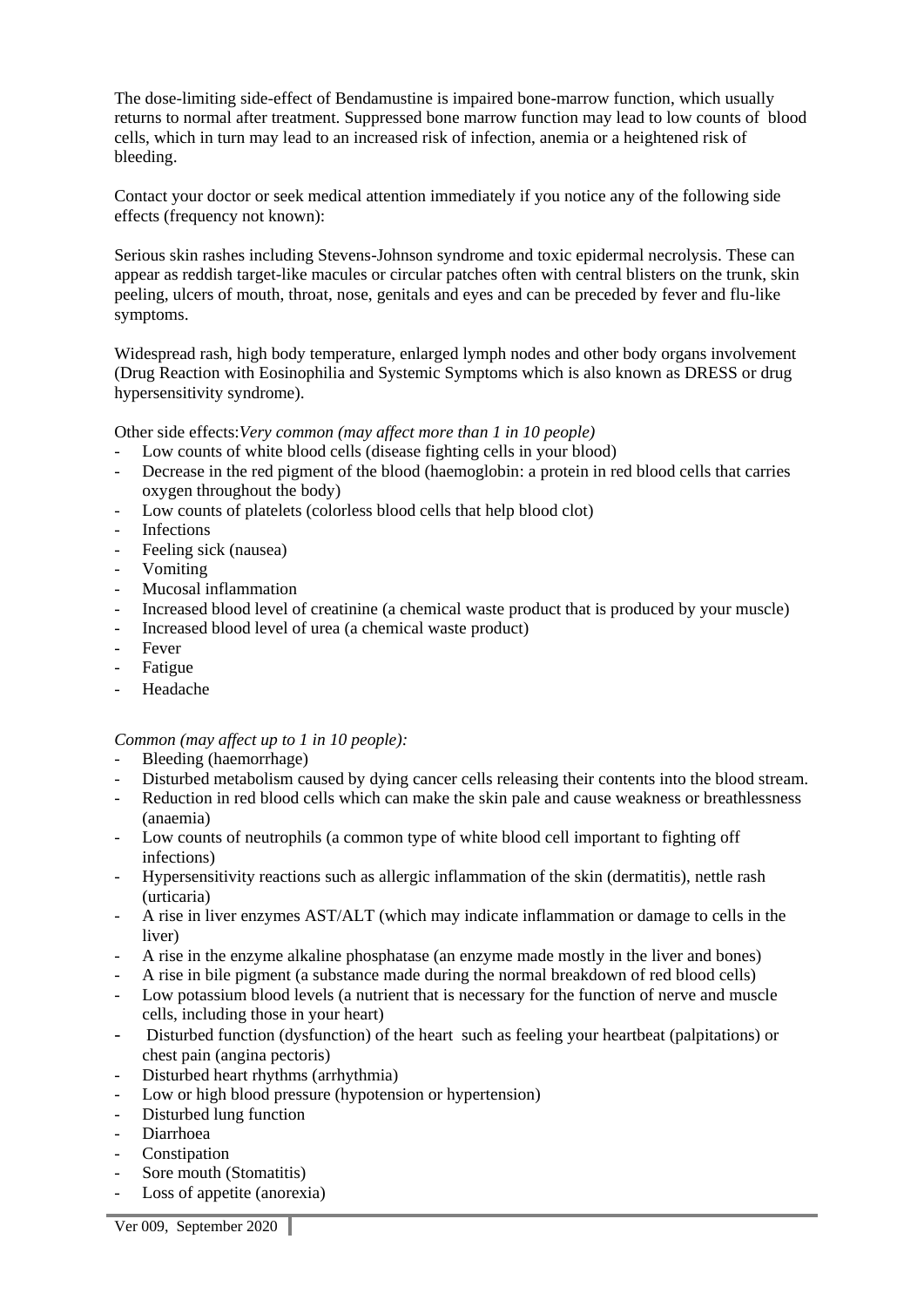- Hair loss
- Skin changes
- Missed periods (amenorrhoea)
- Pain
- Insomnia
- Chills
- Dehydration
- Dizziness
- Itchy rash (urticaria)

## *Uncommon (may affect up to 1 in 100 people):*

- Accumulation of fluid in the heart sac (escape of fluid into the pericardial space)
- Ineffective production of all blood cells (the spongy material inside your bones where blood cells are made)
- Acute leukemia
- Heart attack, chest pain (myocardial infarction)
- Heart failure

# *Rare (may affect up to 1 in 1,000 people):*

- Infection of the blood (sepsis)
- Severe allergic hypersensitivity reactions (anaphylactic reactions)
- Reduction in your bone marrow function, which may make you feel unwell or show up in your blood tests
- Signs similar to anaphylactic reactions (anaphylactoid reactions)
- **Drowsiness**
- Loss of voice (aphonia)
- Acute circulatory collapse (failure of blood circulation mainly from a cardiac origin with failure to maintain the supply of oxygen and other nutrients to the tissues and removing toxins)
- Reddening of the skin (erythema)
- Inflammation of the skin (dermatitis)
- Itching (pruritus)
- Skin rash (macular exanthema)
- Excessive sweating (hyperhidrosis)

#### *Very rare (may affect up to 1 in 10,000 people):*

- Primary atypical inflammation of the lungs (pneumonia)
- Break-down of red blood cells
- Rapid decrease in blood pressure sometimes with skin reactions or rash (anaphylactic shock)
- Disturbed sense of taste
- Altered sensations (paraesthesia)
- Malaise and pain in the limbs (peripheral neuropathy)
- Serious condition resulting in the blockade of specific receptor in the nervous systems
- Disorders of the nervous system
- Lack of coordination (ataxia)
- Inflammation of the brain (encephalitis)
- Increased heart rate (tachycardia)
- Inflammation of the veins (phlebitis)
- Formation of tissue in the lungs (fibrosis of the lungs)
- Bleeding inflammation of the gullet (haemorrhagic oesophagitis)
- Bleeding of stomach or gut
- Infertility
- Multiple organ failure

# *Not known (cannot be estimated from the available data)*

- Liver failure
- Renal failure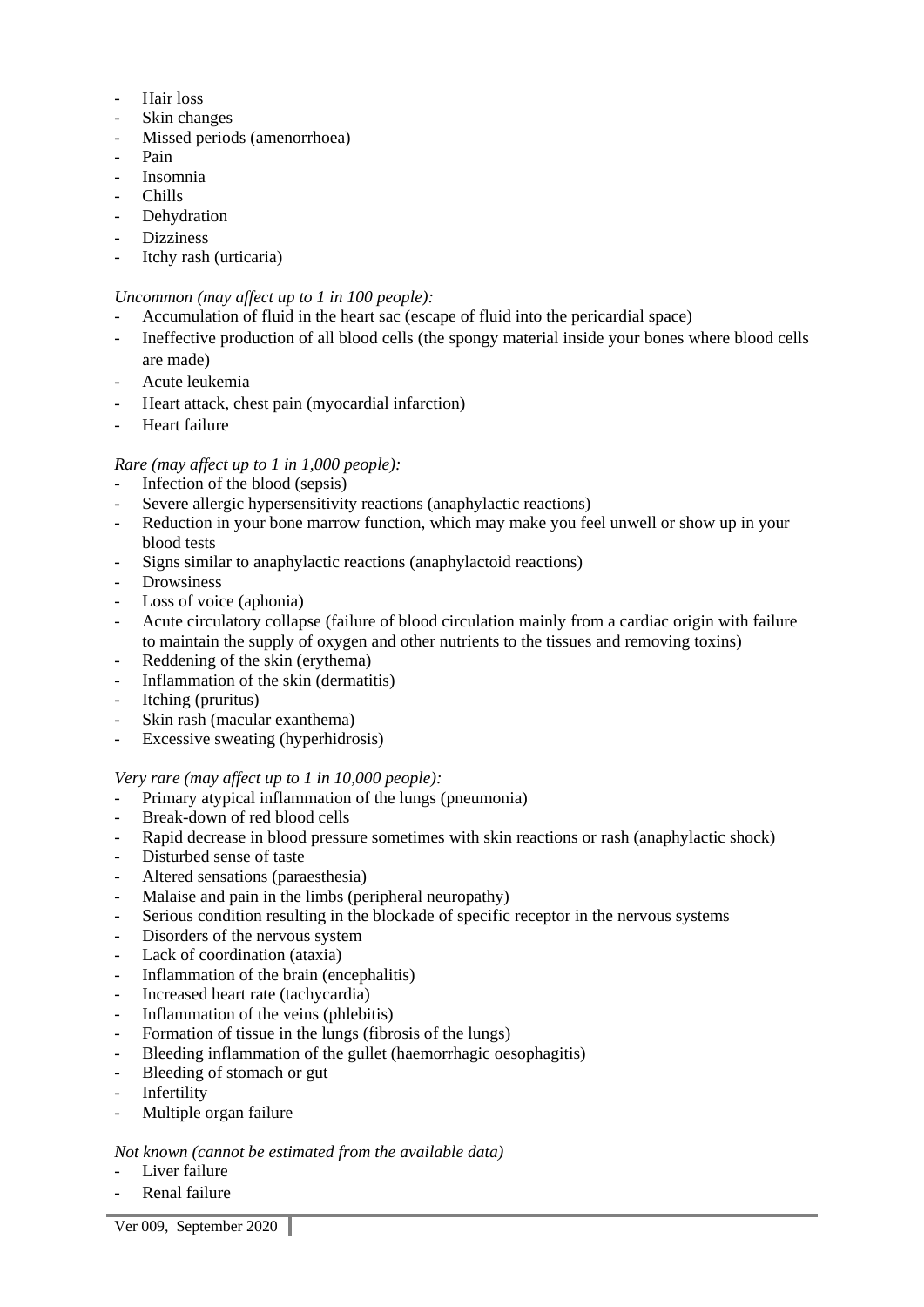- Irregular and often rapid heart rate (atrial fibrillation)
- Painful red or purplish rash that spreads and blisters and/or other lesions begin to appear in the mucous membranes (e.g. mouth and lips), in particular if you had before light sensitivity, infections of the respiratory system (e.g. bronchitis) and/or fever.
- Drug rash in combination therapy with rituximab
- **Pneumonitis**
- Bleeding from the lungs

There have been reports of tumours (myelodysplastic syndrome, acute myeloid leukaemia (AML), bronchial carcinoma) following treatment with bendamustine hydrochloride. No clear relationship with bendamustine hydrochloride could be determined.

If any of the side effects gets serious, or if you notice any side effects not listed in this leaflet, please tell your doctor.

# **Reporting of side effects**

If you get any side effects, talk to your doctor, or pharmacist or nurse. This includes any possible side effects not listed in this leaflet. You can also report side effects directly via the national reporting system:

#### **Ireland** HPRA Pharmacovigilance Website: [www.hpra.ie](http://www.hpra.ie/)

By reporting side effects you can help provide more information on the safety of this medicine.

# **5. How to store Bendamustine**

Keep this medicine out of the sight and reach of children.

Do not use this medicine after the expiry date which is stated on the vial and carton after EXP. The expiry date refers to the last day of that month.

This product does not require any special storage conditions.

# **Note on shelf-life after opening or preparing the solution**

Solutions for infusions prepared according to the directions listed at the end of this leaflet are stable in polyethylene bags at room temperature / 60% relative humidity for 3.5 hours, and in a refrigerator they are stable for 2 days. Bendamustine contains no preservatives. The solutions should not therefore be used after these lengths of time.

From a microbiological point of view, the solution should be used immediately. If not used immediately, in-use storage times and conditions prior to use are the responsibility of the user and would normally not be longer than 24 hours at 2 to 8°C unless reconstitution/dilution has taken place in controlled and validated aseptic conditions.

Do not use this medicine if you notice any visible signs of deterioration.

Do not throw away any medicines via wastewater or household waste. Ask your pharmacist how to throw away medicines you no longer use. These measures will help protect the environment.

# **6. Contents of the pack and other information**

# **What Bendamustine contains**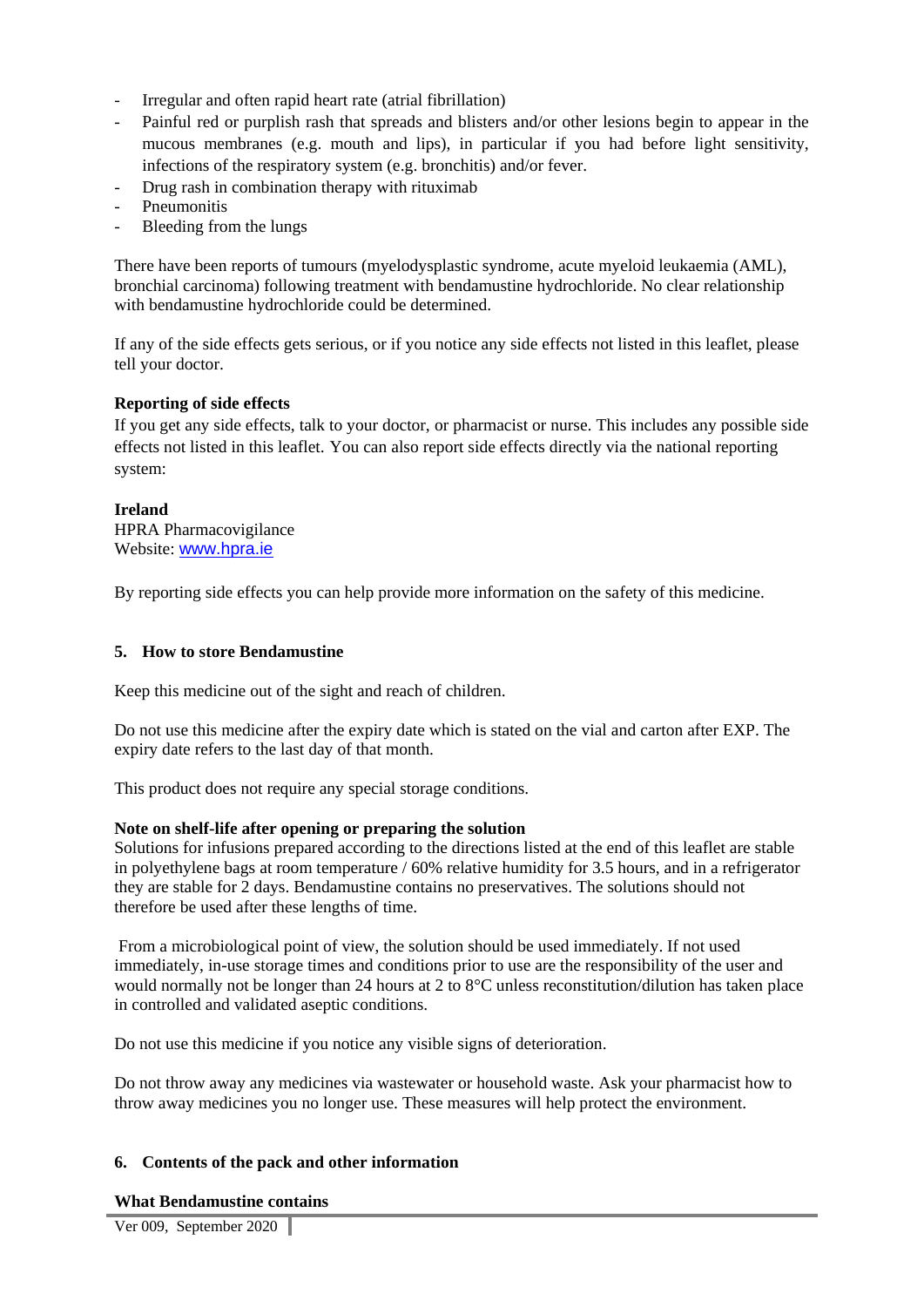- The active substance is bendamustine hydrochloride.

1 vial contains 25 mg of bendamustine hydrochloride

1 vial contains 100 mg of bendamustine hydrochloride

After reconstitution 1 ml of the concentrate contains 2.5 mg bendamustine hydrochloride.

- The other ingredient is mannitol.

# **What Bendamustine looks like and contents of the pack**

Amber glass vials with chlorobutyl rubber stopper and sealed with green or blue aluminium flip off overseal.

The powder appears white to off-white lyophilized powder or cake.

Bendamustine is available in packs containing 1, 5, 10 and 20 vials with 25 mg of bendamustine hydrochloride and 1 and 5 vials with 100 mg of bendamustine hydrochloride.

# **Marketing Authorisation Holder**

Fresenius Kabi Deutschland GmbH Else-Kröner-Straße 1, 61352 Bad Homburg v.d.Höhe Germany

# **Manufacturer**

Fresenius Kabi Deutschland GmbH Pfingstweide 53 61169 Friedberg Germany

# **This medicinal product is authorised in the Member States of the EEA under the following names:**

| Austria        | Bendamustin Kabi 2,5 mg/ml Pulver für ein<br>Konzentrat zur Herstellung einer                             | Fresenius Kabi Oncology Plc |
|----------------|-----------------------------------------------------------------------------------------------------------|-----------------------------|
|                | Infusionslösung                                                                                           |                             |
| Czech Republic | Bendamustine Kabi 2,5 mg/ml                                                                               | Fresenius Kabi Oncology Plc |
| Croatia        | Bendamustin Kabi 2,5 mg/ml prašak za<br>koncentrat za otopinu za infuziju                                 | Fresenius Kabi Oncology Plc |
| Denmark        | Bendamustine Fresenius Kabi                                                                               | Fresenius Kabi Oncology Plc |
| Estonia        | Bendamustine Kabi                                                                                         | Fresenius Kabi Oncology Plc |
| Finland        | Bendamustine Fresenius Kabi 2,5 mg/ml<br>kuiva-aine välikonsentraatiksi<br>infuusionestettä varten, liuos | Fresenius Kabi Oncology Plc |
| Hungary        | Bendamustine Kabi 2,5 mg/ml por oldatos<br>infúzióhoz való koncentrátumhoz                                | Fresenius Kabi Oncology Plc |
| Ireland        | Bendamustine HCl 25 mg or 100 mg Powder<br>for Concentrate for Solution for Infusion                      | Fresenius Kabi Oncology Plc |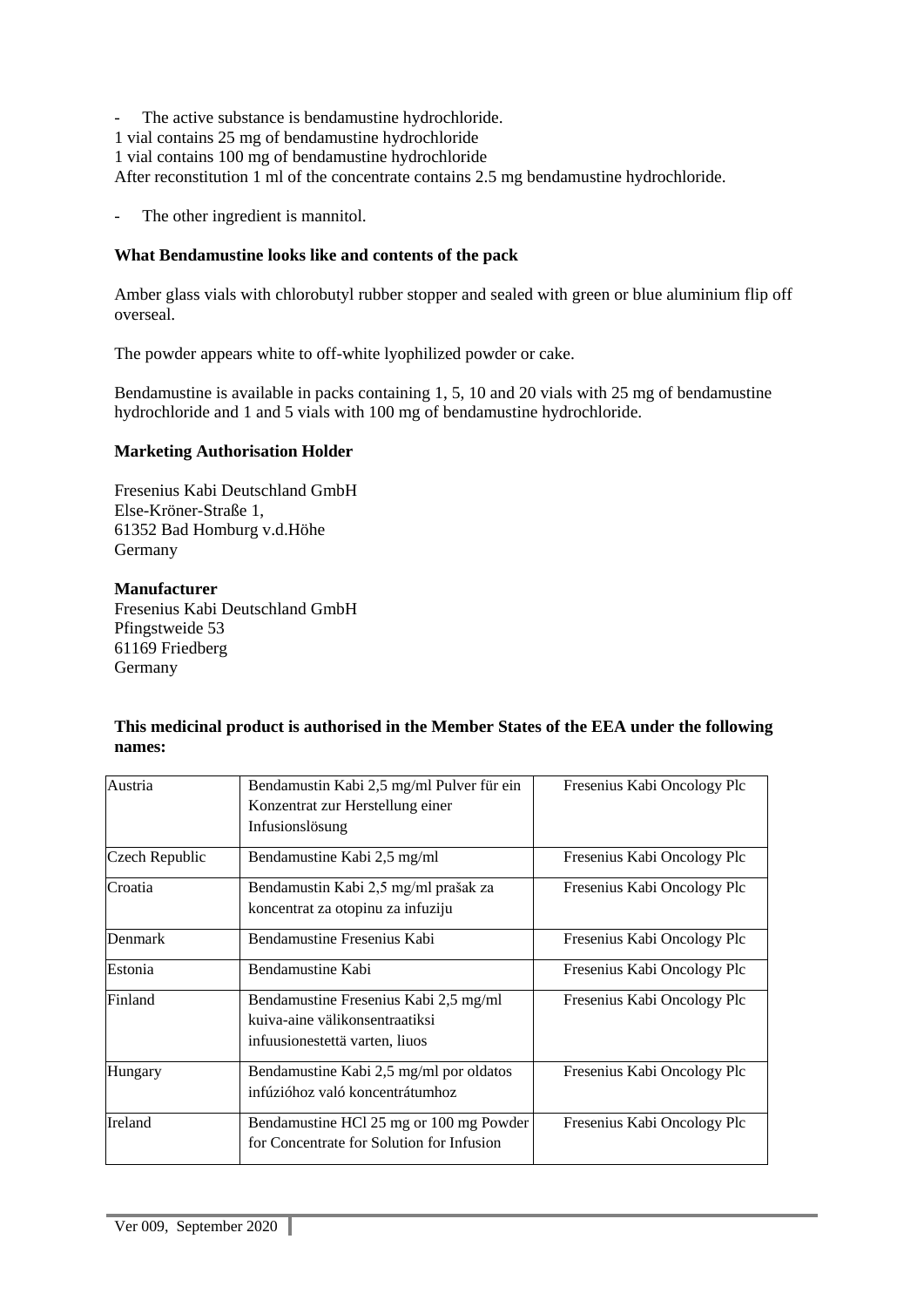| Latvia          | Bendamustine Kabi 2,5 mg/ml pulveris<br>infūziju šķīduma koncentrāta pagatavošanai               | Fresenius Kabi Oncology Plc |
|-----------------|--------------------------------------------------------------------------------------------------|-----------------------------|
| Lichtenstein    | Bendamustin Kabi 2,5 mg/ml Pulver für ein<br>Konzentrat zur Herstellung einer<br>Infusionslösung | Fresenius Kabi Oncology Plc |
| Malta           | Bendamustine Hydrochloride 2.5 mg/ml<br>powder for concentrate for solution for<br>infusion      | Fresenius Kabi Oncology Plc |
| Norway          | Bendamustine Fresenius Kabi                                                                      | Fresenius Kabi Oncology Plc |
| Poland          | Bendamustine Kabi                                                                                | Fresenius Kabi Oncology Plc |
| Portugal        | Bendamustina Kabi                                                                                | Fresenius Kabi Oncology Plc |
| Slovak Republic | Bendamustine Kabi 2,5 mg/ml                                                                      | Fresenius Kabi Oncology Plc |
| Slovenia        | Bendamustin Kabi 2,5 mg/ml prašek za<br>koncentrat za raztopino za infundiranje                  | Fresenius Kabi Oncology Plc |
| Spain           | Bendamustina Kabi 2,5 mg/ml polvo para<br>concentrado para solución para perfusión<br><b>EFG</b> | Fresenius Kabi Oncology Plc |
| Belgium         | Bendamustine Fresenius Kabi 2.5 mg/ml<br>poeder voor concentraat voor oplossing voor<br>infusie  | Fresenius Kabi Oncology Plc |
| France          | Bendamustine Fresenius Kabi 2,5 mg/mL,<br>poudre pour solution à diluer pour perfusion           | Fresenius Kabi Oncology Plc |
| Germany         | Bendamustin Kabi 2,5 mg/ml Pulver für ein<br>Konzentrat zur Herstellung einer<br>Infusionslösung | Fresenius Kabi Oncology Plc |
| Italy           | Bendamustina Kabi                                                                                | Fresenius Kabi Oncology Plc |
| Lithuania       | Bendamustine Kabi 2,5 mg/ml milteliai<br>infuzinio tirpalo koncentratui                          | Fresenius Kabi Oncology Plc |
| Luxembourg      | Bendamustin Kabi 2,5 mg/ml Pulver für ein<br>Konzentrat zur Herstellung einer<br>Infusionslösung | Fresenius Kabi Oncology Plc |
| Netherlands     | Bendamustine Fresenius Kabi 2.5 mg/ml<br>poeder voor concentraat voor oplossing voor<br>infusie  | Fresenius Kabi Oncology Plc |
| Sweden          | Bendamustine Fresenius Kabi 2,5 mg/ml<br>pulver till koncentrat till infusionsvätska,<br>lösning | Fresenius Kabi Oncology Plc |
| Romania         | Bendamustină Kabi 2,5 mg/ml pulbere pentru<br>concentrat pentru soluție perfuzabilă              | Fresenius Kabi Oncology Plc |
| United Kingdom  | Bendamustine Hydrochloride 2.5 mg/ml<br>powder for concentrate for solution for<br>infusion      | Fresenius Kabi Oncology Plc |

# **This leaflet was last revised in September 2020**